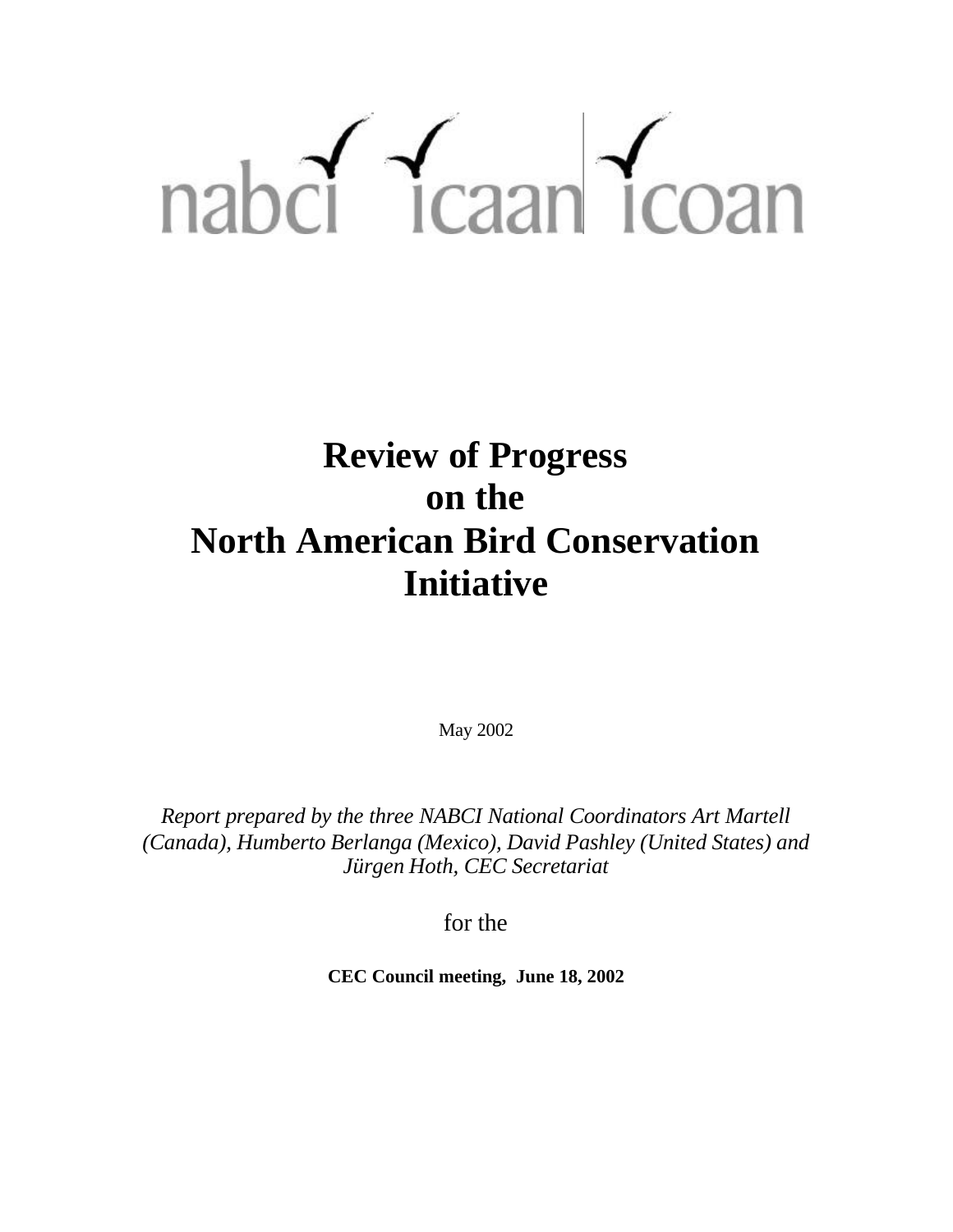# **Contents**

| <b>EXECUTIVE SUMMARY</b>                                                    | $\mathbf{1}$            |
|-----------------------------------------------------------------------------|-------------------------|
| <b>INTRODUCTION</b>                                                         | 1                       |
| <b>INSTITUTIONAL CHANGES</b>                                                | $\boldsymbol{2}$        |
| National development<br><b>Trinational development</b>                      | 3<br>3                  |
| <b>SCIENCE</b>                                                              | $\overline{\mathbf{4}}$ |
| Common framework<br>Priority setting<br>Conservation planning<br>Evaluation | 4<br>5<br>5<br>6        |
| <b>DELIVERY</b>                                                             | 6                       |
| National<br>International                                                   | 7<br>7                  |
| <b>CONCLUSIONS</b>                                                          | 9                       |
| Institutional<br>Delivery                                                   | 9<br>10                 |
|                                                                             |                         |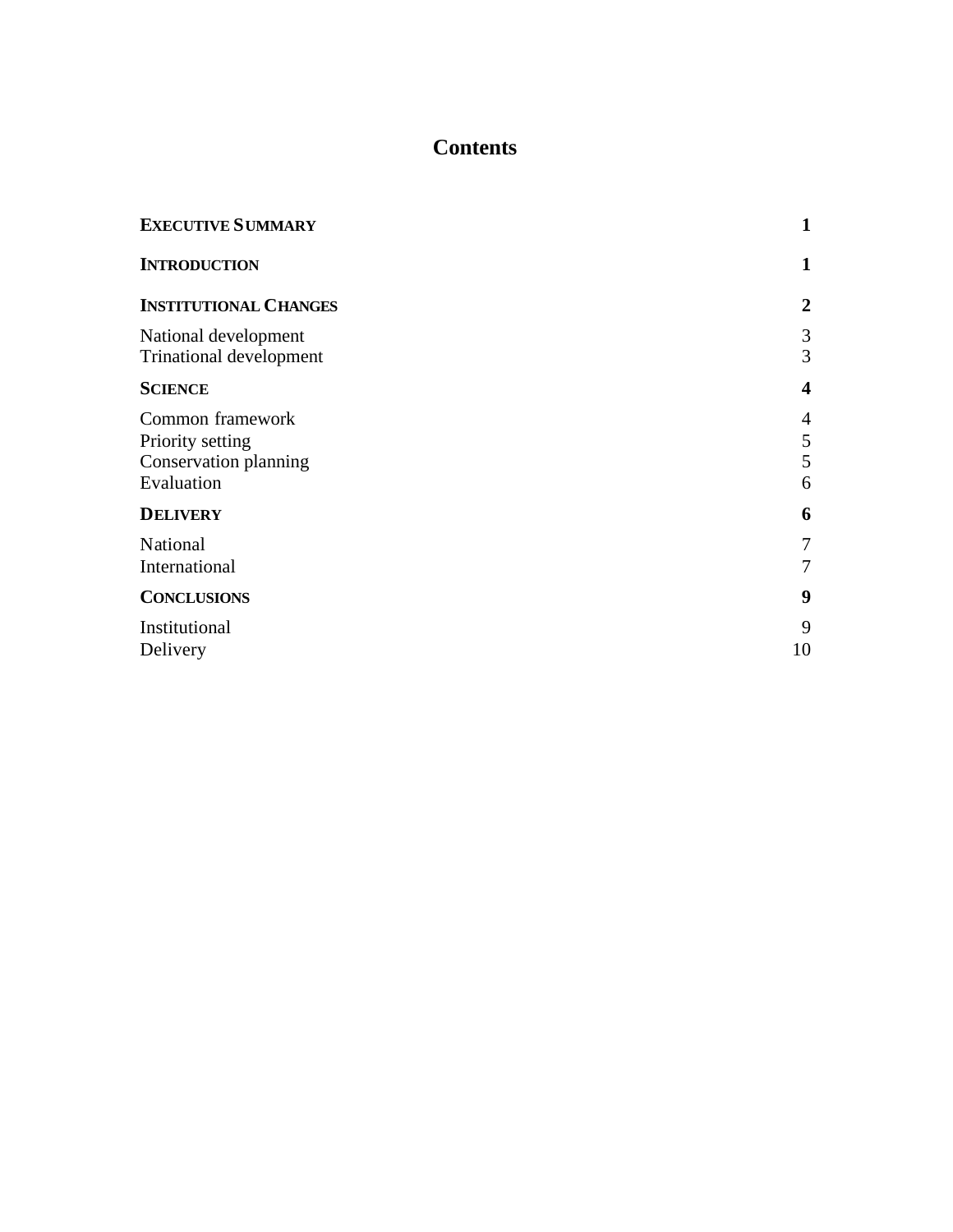# **Executive Summary**

The North American Bird Conservation Initiative (NABCI), launched by the CEC in 1999, is now accepted as the most effective approach for the conservation of all birds in all habitats in North America. As requested last year by the Council, this report offers a review of NABCI's progress since 1999 in terms of institutional changes, development of the science base and delivery of on-the-ground actions.

The institutional mechanisms are now largely in place to ensure long-term support for NABCI, both domestically and trinationally. National committees have been formally established to guide NABCI in each country, and a trinational committee has been developed to help facilitate and coordinate trinational actions for bird conservation. Three NABCI national coordinators support the work of these committees. The NABCI approach has also significantly influenced the way key institutions establish their funding priorities for national and trinational projects.

Common North American frameworks for the assessment of priorities, conservation planning, the distribution of birds, monitoring and evaluation have been developed, or are evolving. Key products include the map of bird conservation regions; a database of the ranges of all birds and maps based on it that result from protocols common to all three countries; and a network of Important Bird Areas in all three countries.

In Canada and the United States, NABCI has worked with existing partnerships to address the needs of all birds and in Mexico, intensive work has been carried out on the basis of the IBA network in order to set conditions for the implementation of the first group of trinational NABCI projects later this year. In the Sonoran Desert and the Lower Great Lakes–St Lawrence Plain ecoregions, NABCI partners on both sides of the borders have joined forces to develop common conservation plans to address the needs of all birds.

The NABCI approach has become a unifying element for bird conservation planning, prioritization and implementation in all three countries. Without the support provided by the CEC, progress would have been much slower and the recognition of the importance of fully integrating the needs of all birds in all three countries would probably be absent. Today, the institutional base established through NABCI has the potential of increasing the effectiveness of CEC programs and initiatives and fostering greater cooperation among the nations and peoples of the continent.

# **Introduction**

Birds are the most visible component of the biological diversity of North America. More than a thousand species of birds are found in Canada, Mexico and the United States, and many of them use habitats in several countries during their annual migratory cycle. Due to their visibility, ubiquitous distribution and responsiveness, birds can serve both as a flagship for the conservation of all biodiversity, and as an indicator of the health of the continent's ecosystems. Over the past century, however, the populations of many birds have declined significantly, to the point that regional extirpation or overall extinction looms as a potential likelihood for a number of species.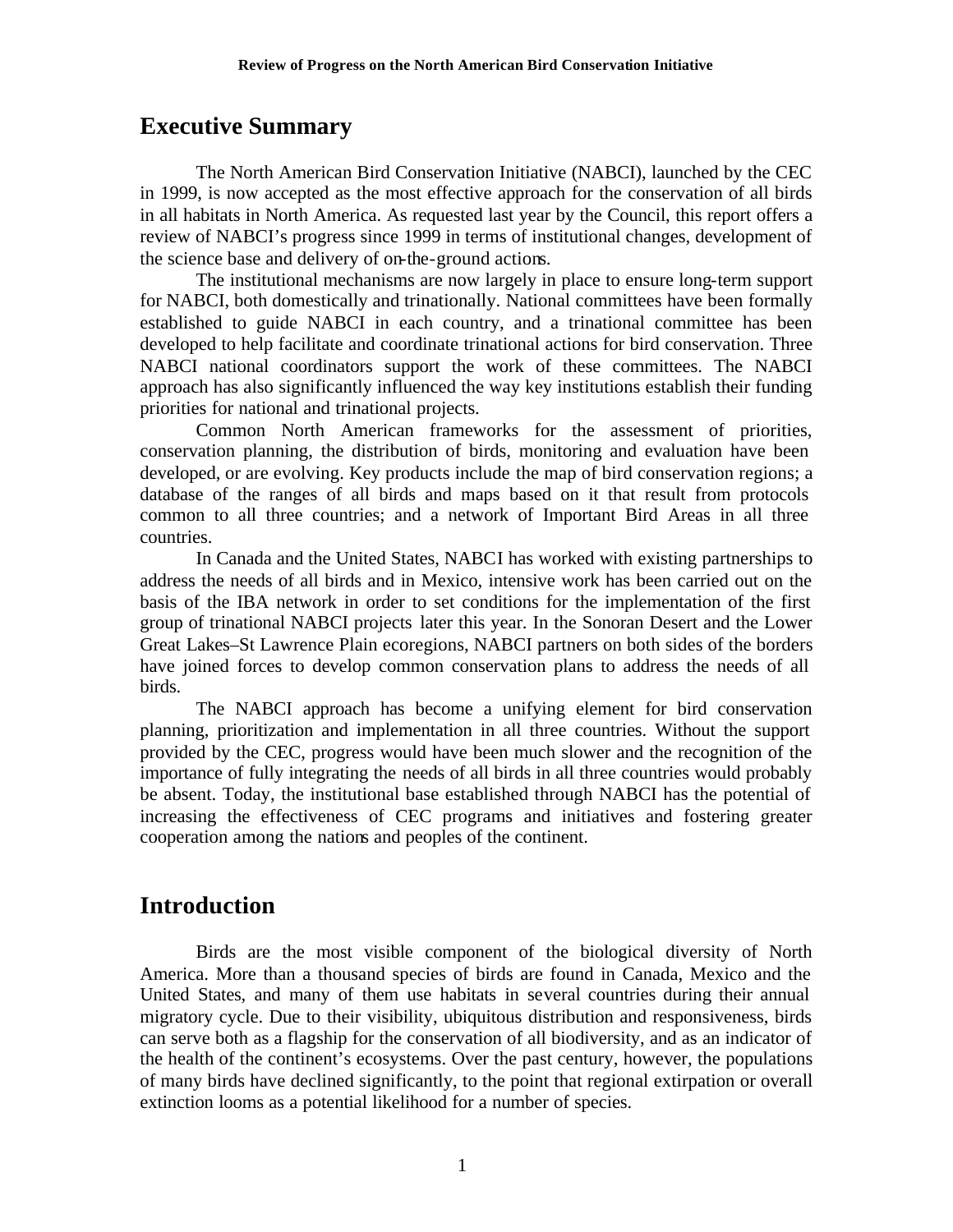In response, the Sixth Annual Meeting of the Council of the Commission for Environmental Cooperation (Banff, Alberta, Canada, 28 June 1999) supported the launch of the North American Bird Conservation Initiative (NABCI) in Council Resolution 99- 03 as an innovative approach for the conservation all birds in all habitats. NABCI is today one of the only fora in North America that brings together governments, nongovernmental organizations, and the citizens of Canada, Mexico, and the United States.

NABCI is about protecting, restoring and enhancing populations and habitats of North America's birds through coordinated efforts at international, national, regional and local levels, guided by sound science and effective management. This is being accomplished through regionally based, biologically driven, habitat-oriented partnerships delivering the full spectrum of bird conservation across the entirety of the North American continent. This innovative and integrative approach is seen as having the greatest promise of maintaining or restoring healthy populations of all of the native birds of the continent. Beyond our collective responsibility for the maintenance of biological diversity, there is an increasing continent-wide recognition of the social and economic benefits of healthy populations of birds—for food, pest control, sport, bird watching, among others—and that they must be managed sustainably. That recognition is reflected in the increasing interest of the Environment Ministers of the Americas in the development of a hemispheric strategy to enhance the conservation and use of migratory species throughout the Americas, beginning with migratory birds (Ministerial Communiqué, Meeting of the Environment Ministers of the Americas, 29–30 March, 2001). The institutional base established through NABCI can support integrated, on-theground delivery of a variety of programs for the conservation of biodiversity as well as for all birds.

Last year, the Council further supported the work being done within the North American Bird Conservation Initiative and requested a progress report at their next annual meeting (Final Communiqué for the Eighth Regular Session of the Council of the Commission for Environmental Cooperation, Guadalajara, Mexico, 29 June 2001). This report reviews the progress that has been made since 1999 in terms of institutional changes, development of the science base and delivery of on-the-ground actions for the conservation of the birds of North America.

## **Institutional Changes**

The delivery of integrated bird conservation efforts required a new institutional framework to facilitate dialogue and coordination among government and nongovernmental groups. Institutional changes have been the clearest examples of the favorable impact NABCI has had within the last three years. This has involved some fundamental changes in the way many current organizations functioned, as well as their expansion, and the development of new structures. Many of the changes were catalyzed through the support provided by the CEC, building upon the strong commitment of the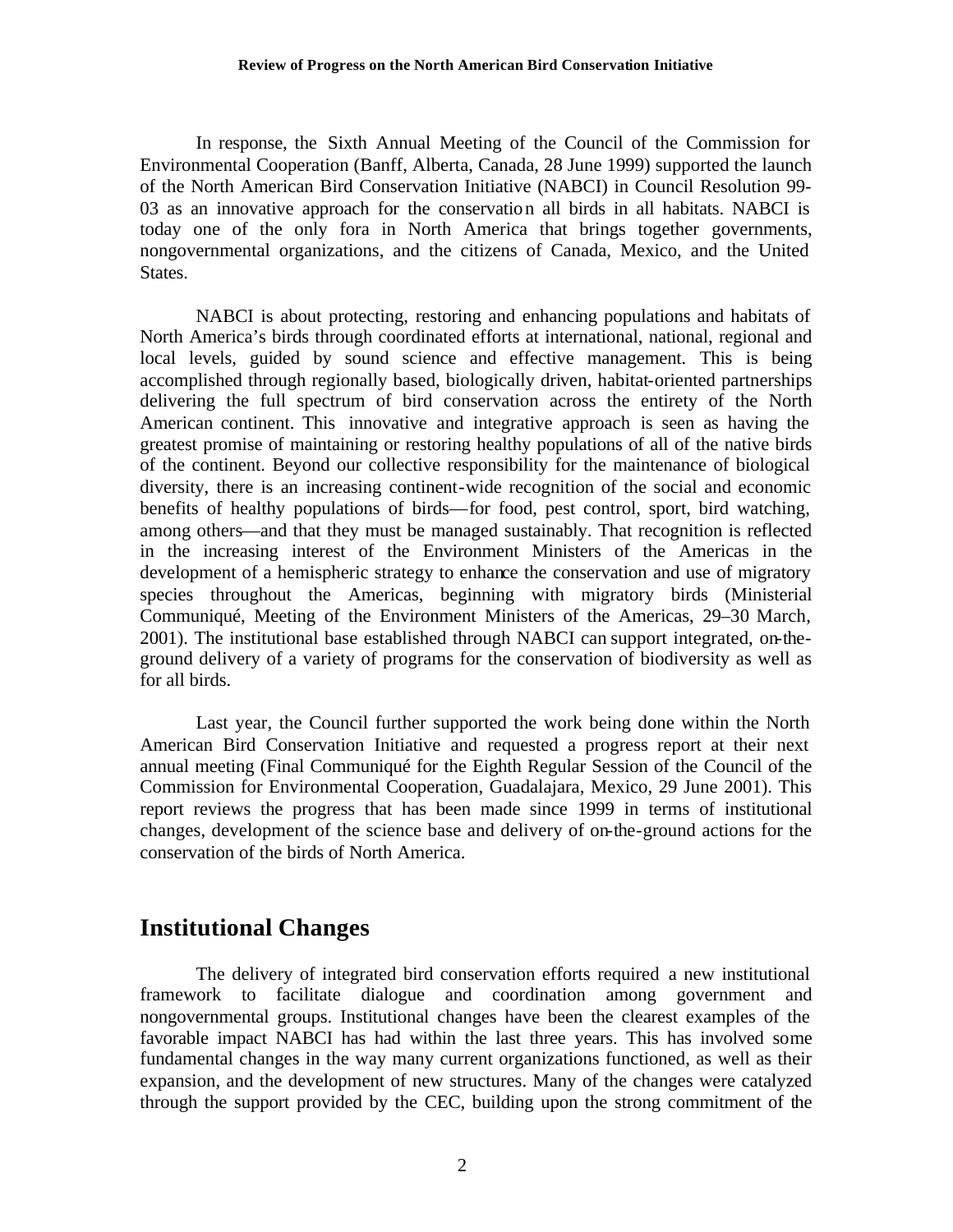three governments as well as all NABCI partners. Overall, the institutional mechanisms are now in place, or are evolving, to ensure long-term support for NABCI, both domestically and trinationally. Moreover, the degree of institutional response achieved thus far suggests that NABCI can already offer a potential model for promoting regional integrated bird conservation throughout the continent as a whole as well as for other regions of the world.

#### **National development**

National committees have been formally established to guide NABCI in each country and represent the highest level of decision-making structure within NABCI. Each of the committees includes membership of some of the most influential members of the conservation community in that country. So far, national committees have become effective fora for the discussion of structural, procedural and substantive needs and opportunities related to national and regional integrated bird conservation.

The structure of NABCI responds to the needs of each country. In the case of Mexico, the Comité Directivo Nacional—ICAAN México is composed of 12 members representing federal, nongovernmental environmental and academic interests. The United States NABCI Committee is composed of 13 members, representing federal, state and nongovernmental environmental interests, as well as each of the four bird initiatives (waterfowl, shorebirds, waterbirds and landbirds). The NABCI Canada Council is composed of 30 members representing federal, provincial/territorial and both environmental and industry nongovernmental interests, as well as the four bird initiatives. The coordination work within and among the three national committees has been greatly enhanced with the presence of the NABCI national coordinators, hired since 1999, with the partial support from the CEC.

#### **Trinational development**

Complementing the functions of the national committees, a NABCI Trinational Committee has been developed to help facilitate and coordinate trinational actions for bird conservation. This committee is composed of representatives of the three national committees. As a means to strengthen the trinational institutional capacity and extend the breadth of NABCI to other countries of the Continent, the national committees, in close collaboration with the Executive Table of the Trilateral Committee, have been involved in drafting a "Memorandum of Understanding for the Conservation of North American Birds and their Habitats." This non-binding agreement is to be presented for ministerial signature within the next few months.

International conferences have been held explicitly to address NABCI issues. The CEC has helped organize the most notable of these, the two Trinational Meetings of the North American Bird Conservation Initiative, NABCI-I and II, held in Puebla and Querétaro, Mexico, in 1998 and 2001, respectively. Over 120 participants from the three countries used these meetings to develop and promote the concept of NABCI. Furthermore, the number of organizations embracing the NABCI approach is growing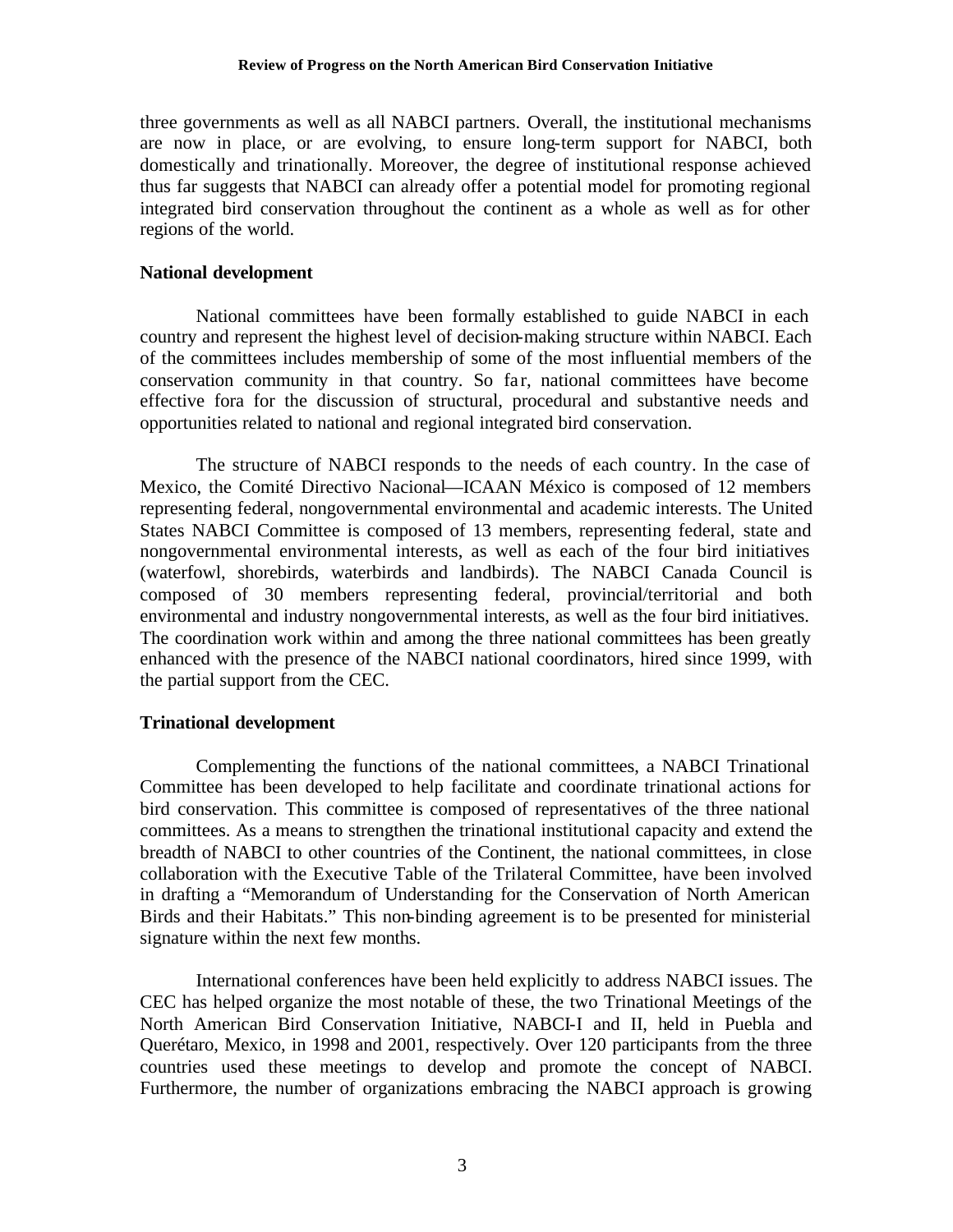#### **Review of Progress on the North American Bird Conservation Initiative**

rapidly as was evident in the recent Third International Partners In Flight Conference: A Workshop on Bird Conservation Implementation and Integration, Monterey, California, 20–24 March 2002. Over 620 participants from Canada, Mexico, the United States and Latin America attended to work on effective approaches to conservation of all birds and to forge international partnerships for future action.

Finally, the NABCI approach has also significantly influenced the way key institutions establish their funding priorities for national and trinational projects. For instance, within the United States, guidelines for scoring projects under the North American Wetlands Conservation Act have been adjusted to more easily address the needs of wetland birds other than waterfowl. Additionally, a Neotropical Migratory Bird Conservation Act has been passed to address more directly the needs of migratory birds in Latin America. Also, the structure of some of the working committees of the International Association of Fish and Wildlife Agencies (members include the fish and wildlife agencies of the states, provinces, and federal governments of Canada, Mexico and the US) has been adjusted to better address all bird issues.

# **Science**

One important accomplishment emanating from the vision of NABCI has been a greatly improved scientific basis for bird conservation with full trinational participation. A strong biological foundation leads to sound decisions regarding target species and sites, landscape design and conservation actions. It strengthens the platform for planning, communications, integration, and implementation. Such a foundation is based on an understanding of vital demographic rates and their causes, particularly the relationship between population phenomena and landscape patterns and change.

A mark of the success of NABCI is not just the advancement of the science of bird conservation, but also the collective, international means by which this is being accomplished. Of paramount importance is the improved capacity in Mexico, where historically both the knowledge base and capacity for building a programmatic approach to bird conservation science have lagged behind the other two countries, but where in contrast the integrated view for biodiversity conservation has dominated the overall work for more than a decade. Some concrete accomplishments in building a common North American framework for the assessment of priorities, conservation planning and evaluation follow.

#### **Common framework**

In order to plan, implement and evaluate conservation actions across the whole of North America, a common framework was needed. NABCI partners, supported by the CEC, developed a common, ecologically based set of 'ecoregions' appropriate to birds throughout North America. These Bird Conservation Regions (BCRs) were based on the 'ecoregions' previously developed in 1997 by the CEC (see figure 1). The BCRs now provide the bird conservation community with a convenient scale for priority setting,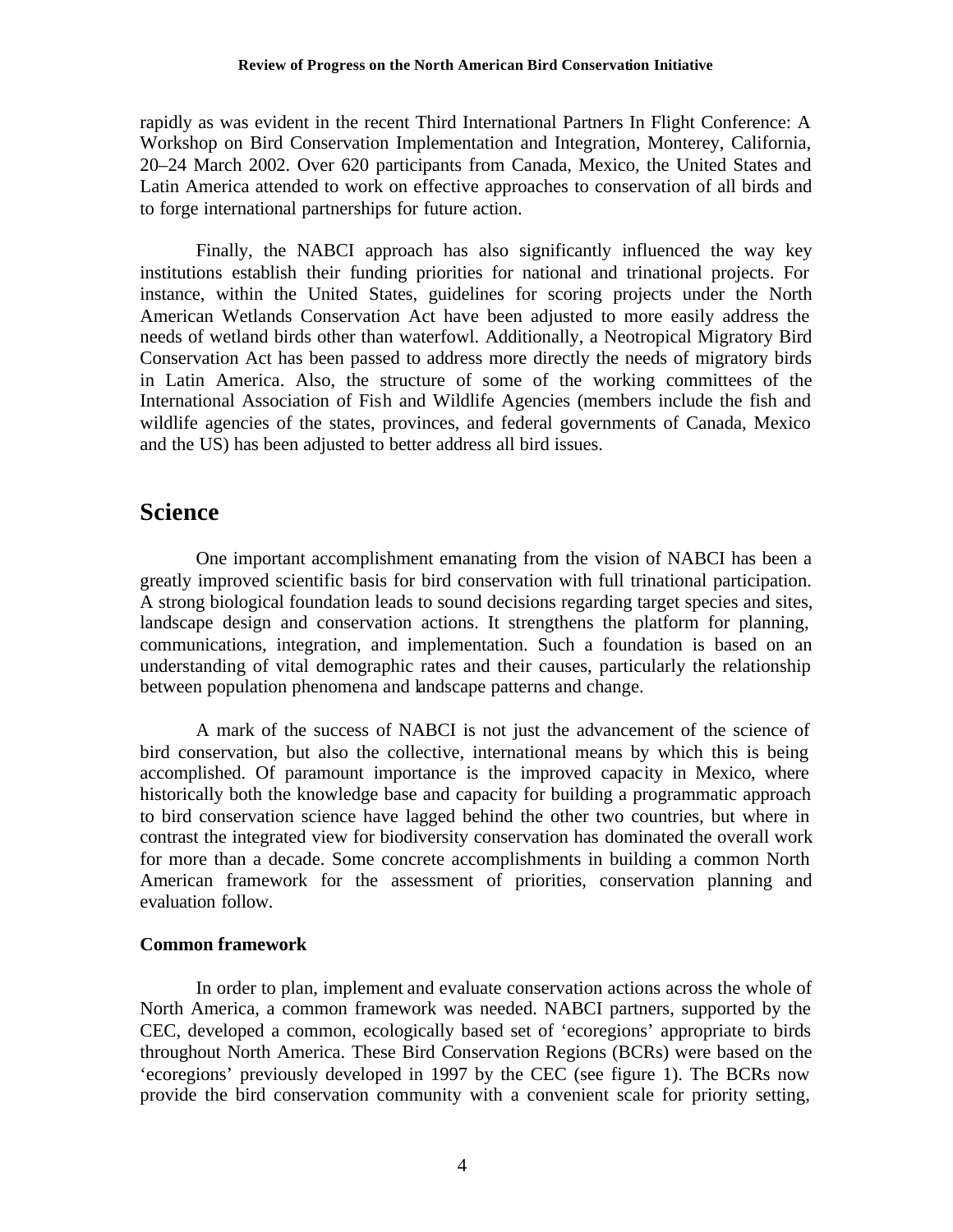planning, and evaluation. BCRs are a good example of the geographic focus and international spirit of NABCI, as they create a tool useful for the many different approaches to bird conservation in all three countries.



Figure 1. Ecoregions, left, and Bird Conservation Regions, right. Sources. CEC, 1997 and BSC http://www.bsc-eoc.org/international/bcrmain.html, respectively.

#### **Priority setting**

Resolving the complex issue of setting conservation priorities was a key need of NABCI partners. A sophisticated process and common database to help access the conservation status of all birds in all three countries has been established and is being guided by the Trinational Committee. Maps of the ranges of all birds in North America are currently being placed in a common database. A set of updated maps of the distribution of all Mexican birds is under development, partially supported by the CEC, and will be included in the common database. Continued inventory work will elucidate patterns within ranges and provide improved information for decision makers.

#### **Conservation planning**

Once knowledge is established of which birds need help in which areas, the next questions revolve around identifying needs of those priority species. The primary cause of population declines in birds is often loss or reduction in quality of habitat. Knowing which types of habitat are used by a priority species and what the characteristics are of that habitat are critical components of conservation.

In many areas of the United States and southern Canada, NABCI partners have developed bird conservation plans that include identifying priority species, describing the needs of those priority species, analyzing current conditions relevant to those birds, population objectives, and formulating recommendations on how to manage habitat to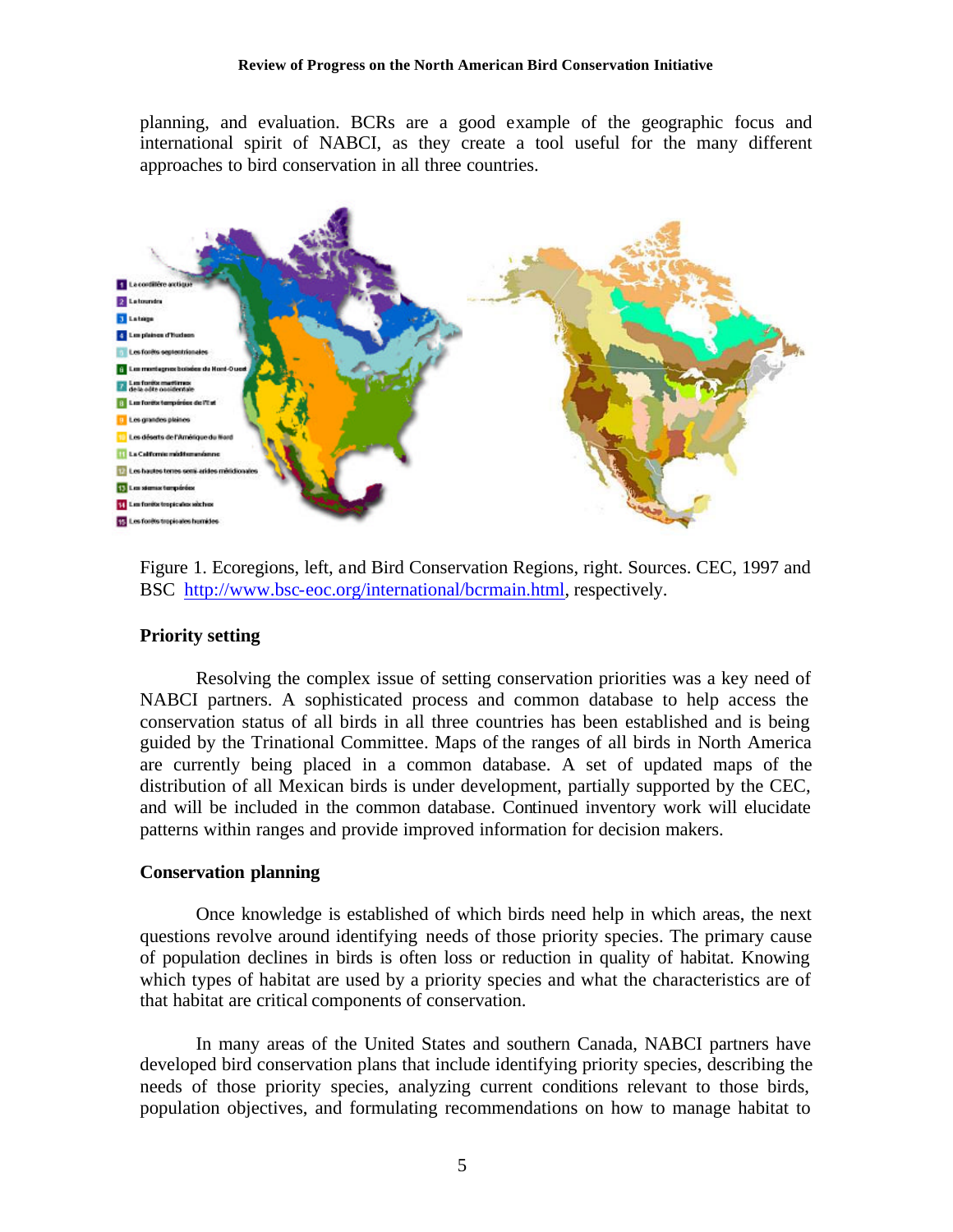achieve those objectives. Although some of these plans address only one group of birds, fully integrated, landscape-level plans have been implemented in some regions (e.g., the Mississippi Alluvial Valley, the Prairie Potholes, and parts of the Southeastern Coastal Plain) and are under active development in others (e.g., the Lower Great Lakes-St. Lawrence Plain and the Central Hardwoods).



 Knowing which geographical locations are particularly important to a bird species or a group of species is an essential component of conservation planning. A network of Important Bird Areas (IBAs), based on international criteria, has been identified in all three countries. The CEC published the first set of descriptions for these IBAs; now they have expanded to an extensive network. IBAs are a focus for conservation actions in all three countries, but this is especially true in Mexico where they are the backbone for the implementation of NABCI, because they represent *in situ* conservation through the "all bird approach."

#### **Evaluation**

When conservation action is taken, it is assumed that target populations will respond favorably. This needs to be tested, both for site-specific population response as well as for continental-level changes. Evaluation frameworks are being developed by the bird conservation initiatives and the implementation partnerships. These depend, in part, on population and habitat monitoring; therefore, monitoring plans for bird populations in all three countries must be continuously strengthened and expanded to assist in evaluating the results of conservation actions.

## **Delivery**

.

The NABCI approach is now firmly part of the North American bird conservation community agenda. Its vision has permeated all the principal bird conservation programs and become a unifying element for conservation planning, prioritization and implementation in all three countries. This effect has also greatly contributed to fostering and improving communications among programs, partners, and institutions—both nationally and internationally.

Delivery can be conceived as social and institutional change for addressing a common goal, as well as on-the-ground implementation. The role of NABCI is enabling rather than competitive. Effective delivery of bird conservation programs within and among countries depends on the institutional arrangements and a sound knowledge base. Consequently, the delivery of the NABCI vision is only now beginning throughout the three countries. We fully expect that the rate of trinational, on-the-ground delivery will increase substantially in upcoming years.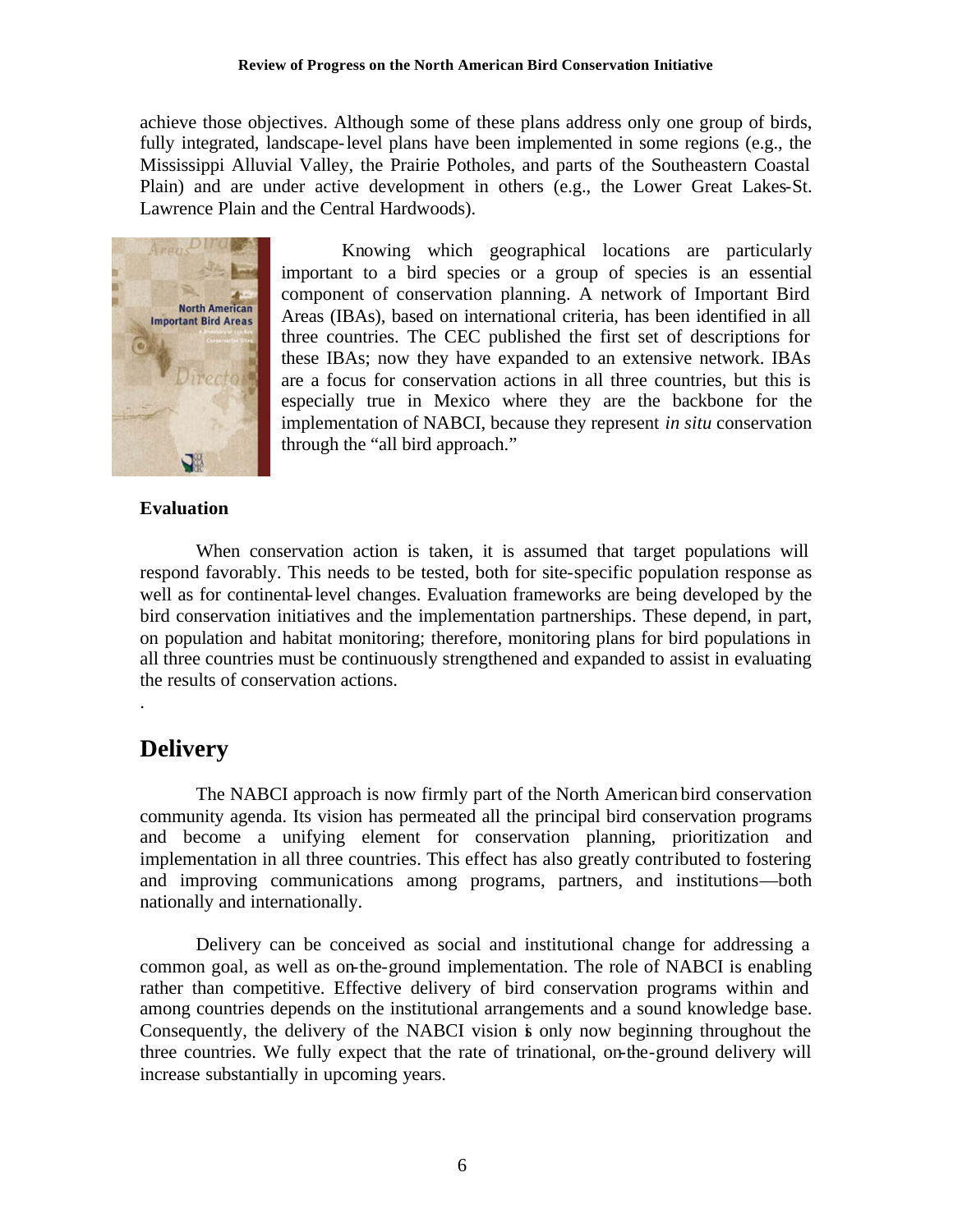#### **National**

Domestically, in Canada and the United States, many of the Joint Ventures (JV) (regional partnerships) established under the North American Waterfowl Management Plan (NAWMP) have initiated planning and project activities to address explicitly the needs of birds other than waterfowl within their geographic area. Some of the best examples in the United States are the Lower Mississippi Valley JV, the Prairie Pothole JV and the South Atlantic Coast JV—which have developed detailed landscape-level conservation plans integrating the needs of all birds and which have then implemented a series of projects to address those needs. In Canada, the Canadian Intermountain JV has been established in the intermountain west, an area not previously covered by a NAWMP JV, and has been designed to address the needs of all birds, as well as the needs of endangered species on the same landscape. In Mexico, intensive work has been carried out on the basis of the IBA network in order to set conditions for the implementation of the first group of trinational NABCI projects later this year. However, domestic action alone will not meet the needs of NABCI.

#### **International**

One of the most exciting prospects facing the three nations is that of Trinational NABCI Projects. This concept, which arose out of the NABCI-II workshop in Querétaro, is intended to address species of birds and conservation needs shared among sites in each of the three countries. The base for a Trinational NABCI Project lies in Mexico. A thorough analysis by a broad group of Mexican partners, based on the highest priority Important Bird Areas and the characteristics desired in all three countries in such projects, has resulted in identification of six initial areas: Marismas Nacionales (Nayarit-Sinaloa), Chamela-Cuixmala (Jalisco), El Triunfo (Chiapas), northeastern Yucatán peninsula (Ria Laga rtos in Yucatán and Cozumel, and Sian Ka'an in Quintana Roo), El Cielo (Tamaulipas), and the grasslands the Chihuahuan Desert (see figure 2). Joint Ventures and other partnerships in the US and Canada will be provided opportunities to form multiple links with these sites, based initially on shared migratory birds. NABCI national coordinators, supported by national and trinational committees and the CEC, are working intensively with partners to ensure the launching of the first group of trinational NABCI projects by the end of this year. There have already been indications that a variety of funding sources will find such linked trinational NABCI projects extremely attractive.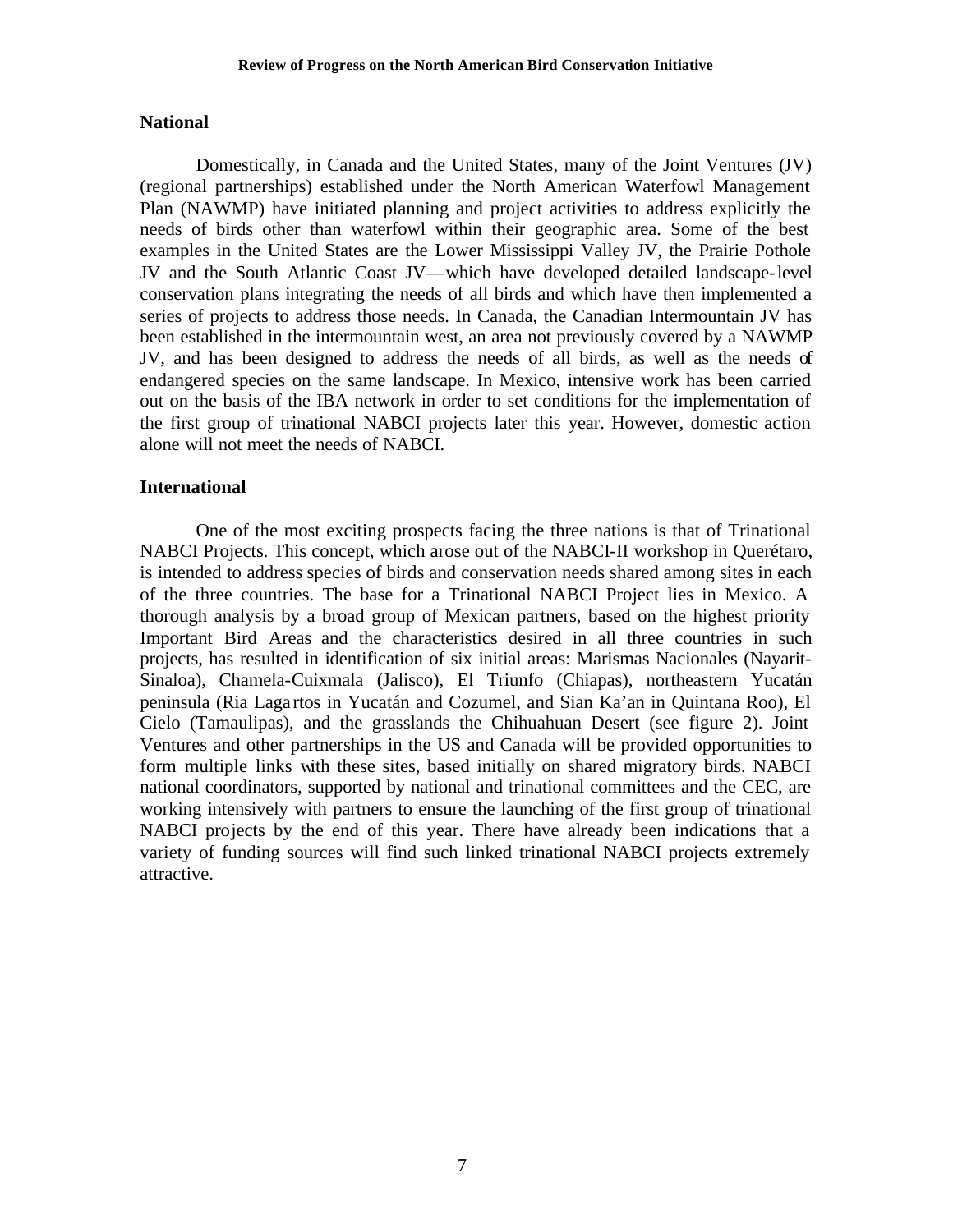

Figure 2. Highest priority Important Bird Areas in Mexico, according to NABCI-Mexico (work in progress).

Because populations of birds do not respect political boundaries, even when not migrating, many of the ecosystems that sustain them seasonally straddle national boundaries. In those cases, NABCI partners on both sides of the border have joined forces to develop common conservation plans to address the needs of birds. This has been a challenging exercise, given the diversity of interests and political infrastructures, but the partners remain committed to coordinating their actions based on the needs of the birds, rather than traditional, more parochial approaches. The following successful binational efforts represent the dawn of an era of international ecoregional cooperation.

The Sonoran Desert Joint Venture, covering much of southwestern US and northwestern Mexico, is the first binational JV created explicitly to deliver conservation all birds in all habitats. The region supports several of the bird species identified as being of common conservation concern by the Canada-US-Mexico Trilateral Committee for Wildlife and Ecosystem Conservation and Management and is a nexus of migratory pathways for North America. The JV is at work on an implementation plan and is simultaneously building partnerships on both sides of the border and triggering numerous on-the-ground projects.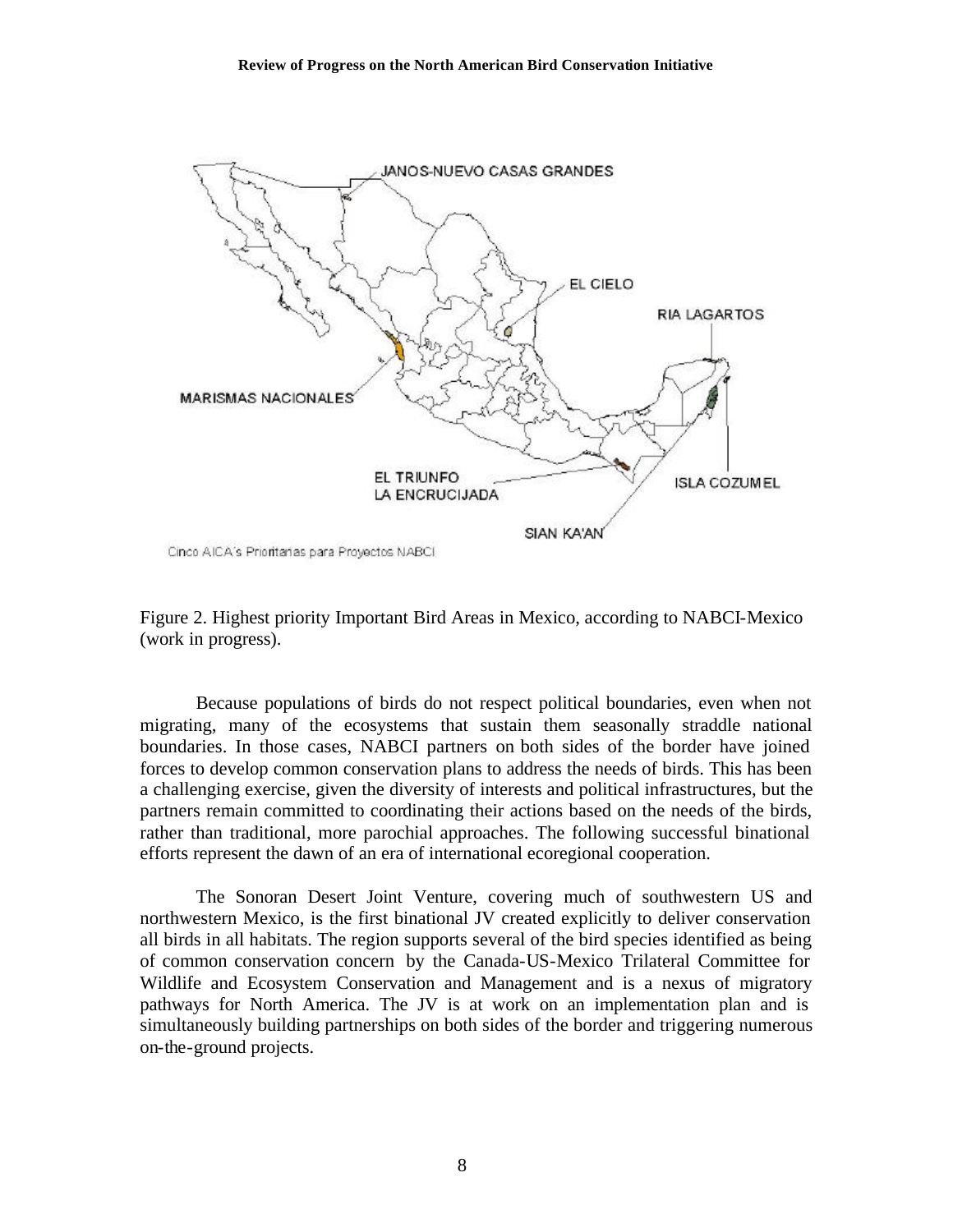#### **Review of Progress on the North American Bird Conservation Initiative**

The Lower Great Lakes–St Lawrence Plain ecoregion lies in one of the more densely populated and economically important regions of North America and covers parts of four US states and two Canadian provinces. It is also notable for its biodiversity and for the presence of a high proportion of Canada's ecosystems and species-at-risk. It has been shown repeatedly that whether an environmental event occurs on the Canadian or the United States portion of this BCR, the impact will inevitably be felt on both sides. Thus, the Eastern Habitat, Atlantic Coast and Upper Mississippi Joint Ventures were very conscious of sharing a common cause, and from this awareness have grown a determination to coordinate biological planning, information exchange and joint action priorities. The purpose was not to create a new joint venture, but to reshape the working relationship between existing ones and enhance their collective effectiveness in achieving NABCI goals.

True trinational efforts, with coordinated actions in all three countries, have been slower to develop than the national actions. One notable example is the CEC Grasslands Initiative, based initially upon grassland species of common conservation concern. This effort promises to help address broad biodiversity concerns, including birds, of all three nations within the central North American grasslands.

Communications is key to the success of NABCI, and the Trinational Committee has recognized this through completion of a Trinational Communications Strategy. The strategy identifies target audiences and works on crafting messages at a trinational scale that will continue to enhance the international effectiveness of NABCI. Since1999, CEC has sponsored a web site <www.nabci.org> to facilitate communications among NABCI partners.

# **Conclusions**

Over the past 15 years, bird conservation in North America has made a major shift towards the use of regionally based partnerships, sound science and effective management. The progress toward that goal was very uneven—both as applied to different populations of birds and between countries. A number of individuals and organizations have promoted a more integrated approach to conservation of all birds throughout North America, but there was little progress. It was the attention of the CEC that gave the impetus for the results that we see today. Without CEC involvement, which has helped to create the institutional framework, progress would have been much slower and there would not have been the recognition of the need to integrate fully the needs of all birds in all three countries.

#### **Institutional**

Institutional mechanisms have been put in place, or are evolving, to ensure longterm support for NABCI—both domestically and trinationally—and to provide a secure platform for the delivery of conservation programs. The NABCI concept has stimulated a